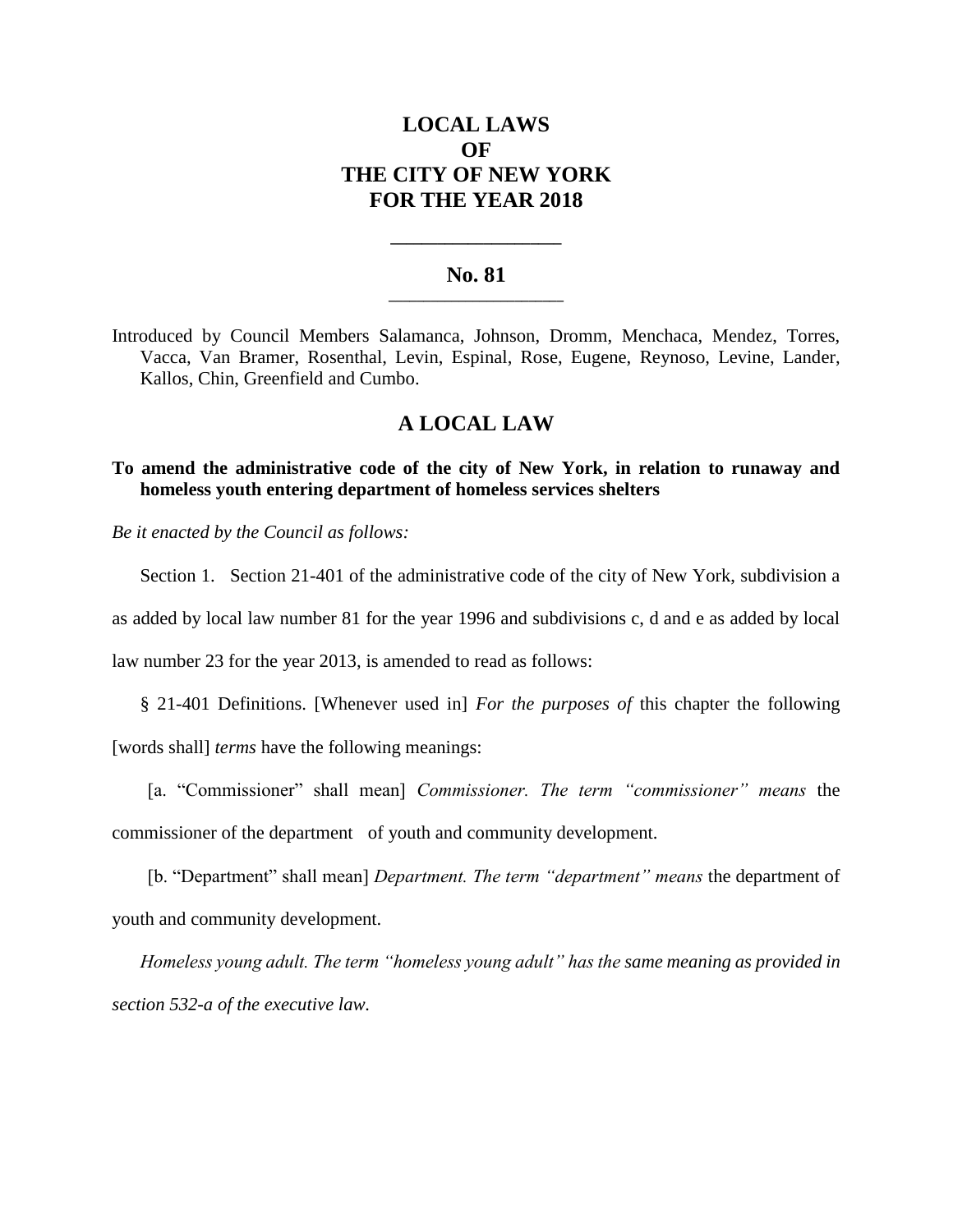*Homeless youth. The term "homeless youth" has the same meaning as provided in section 532-a of the executive law. For the purposes of this chapter, the term "homeless youth" shall also include homeless young adults.* 

[c. "Runaway and homeless youth services" shall mean department administered] *Runaway and homeless youth services. The term "runaway and homeless youth services" means department-funded* street outreach and referral services, drop-in centers, *runaway and homeless youth* crisis [shelters] *services programs*, and transitional independent living [centers] *support programs*.

*Runaway and homeless youth crisis services program. The term "runaway and homeless youth services program" has the same meaning as provided in section 532-a of the executive law.*

*Runaway youth. The term "runaway youth" has the same meaning as provided in section 532-a of the executive law*

[d. "Sexually exploited child" shall have] *Sexually exploited child. The term "sexually exploited child" has* the same meaning as provided in subdivision one of section 447-a of the [New York State] social services law.

*Shelter services. The term "shelter services" means residential programs within runaway and homeless youth crisis services programs and transitional independent living support programs.*

*Transitional independent living support program. The term "transitional independent living support program" has the same meaning as provided in section 532-a of the executive law.*

[e. "Youth shall mean] *Youth. The term "youth" means* any person under [twenty-four] *24*  years of age.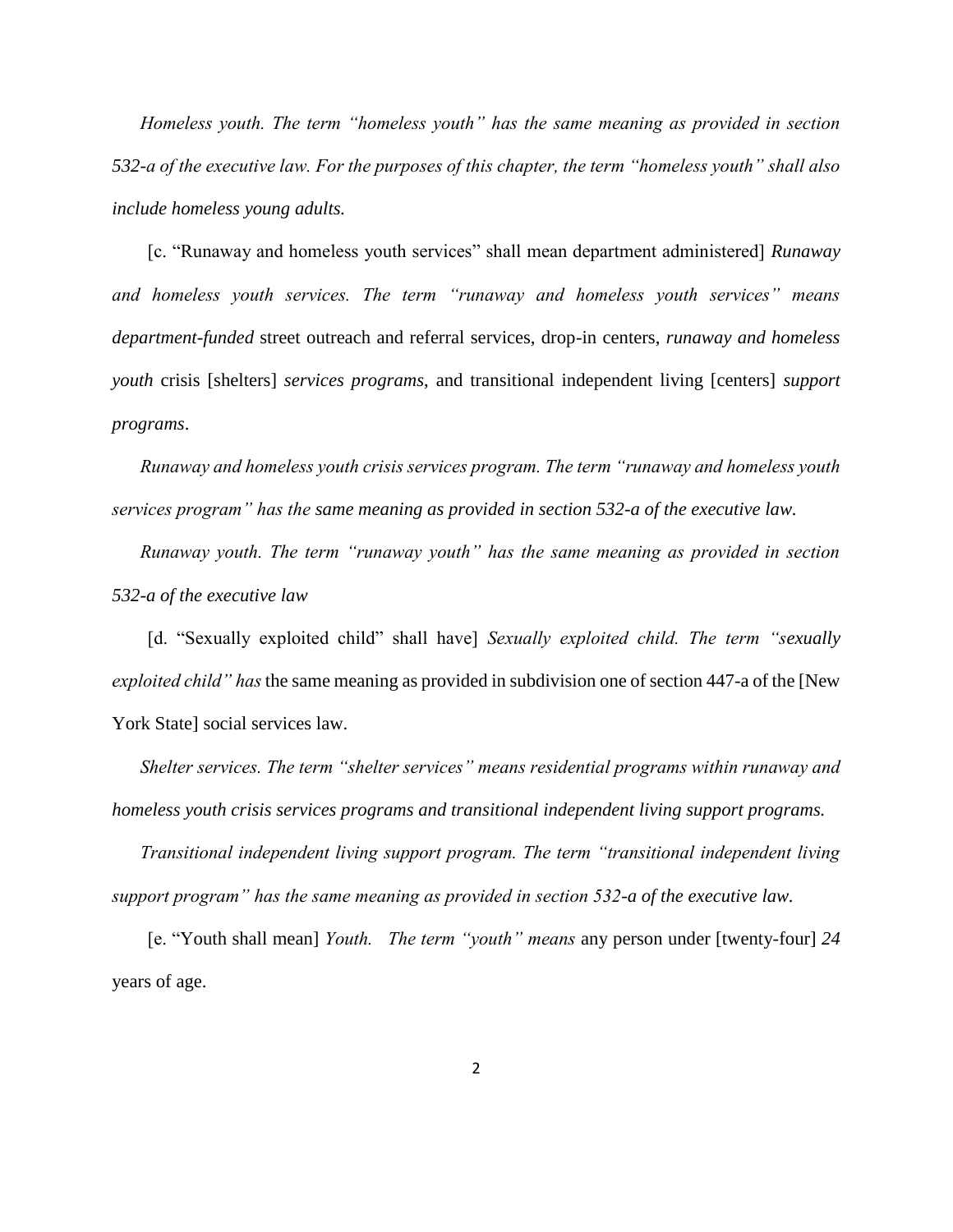§ 2. Chapter 4 of title 21 of the administrative code of the city of New York is amended to add new section 21-405 to read as follows:

*§ 21-405 Intake and assessment of runaway and homeless youth.* 

*a. Definitions. For the purposes of this section, the following terms have the following meanings:*

*Assessment shelter. The term "assessment shelter" means a facility operated by the department of homeless services or a provider under contract or similar agreement with such department where individuals undergo assessments required to reside in such department's shelter system.*

*Homeless youth. The term "homeless youth" has the same meaning as provided in section 532-a of the executive law. For the purposes of this section, the term "homeless youth" shall also include homeless young adults to the extent that services to homeless young adults are included in department-funded runaway and homeless youth shelter services contracts.*

*Intake and assessment. The term "intake and assessment" means the process for entry into a shelter operated by the department of homeless services or a provider under contract or similar agreement with such department.*

*Intake center. The term "intake centers" means a facility operated by the department of homeless services or a provider under contract or similar agreement with such department where individuals or families apply to enter such department's homeless services shelter system.* 

*b. The department of homeless services and the department shall create and maintain an intake and assessment process for runaway youth and homeless youth who have reached the age and/or time limitations applicable to department-funded shelter services or, as designated by the*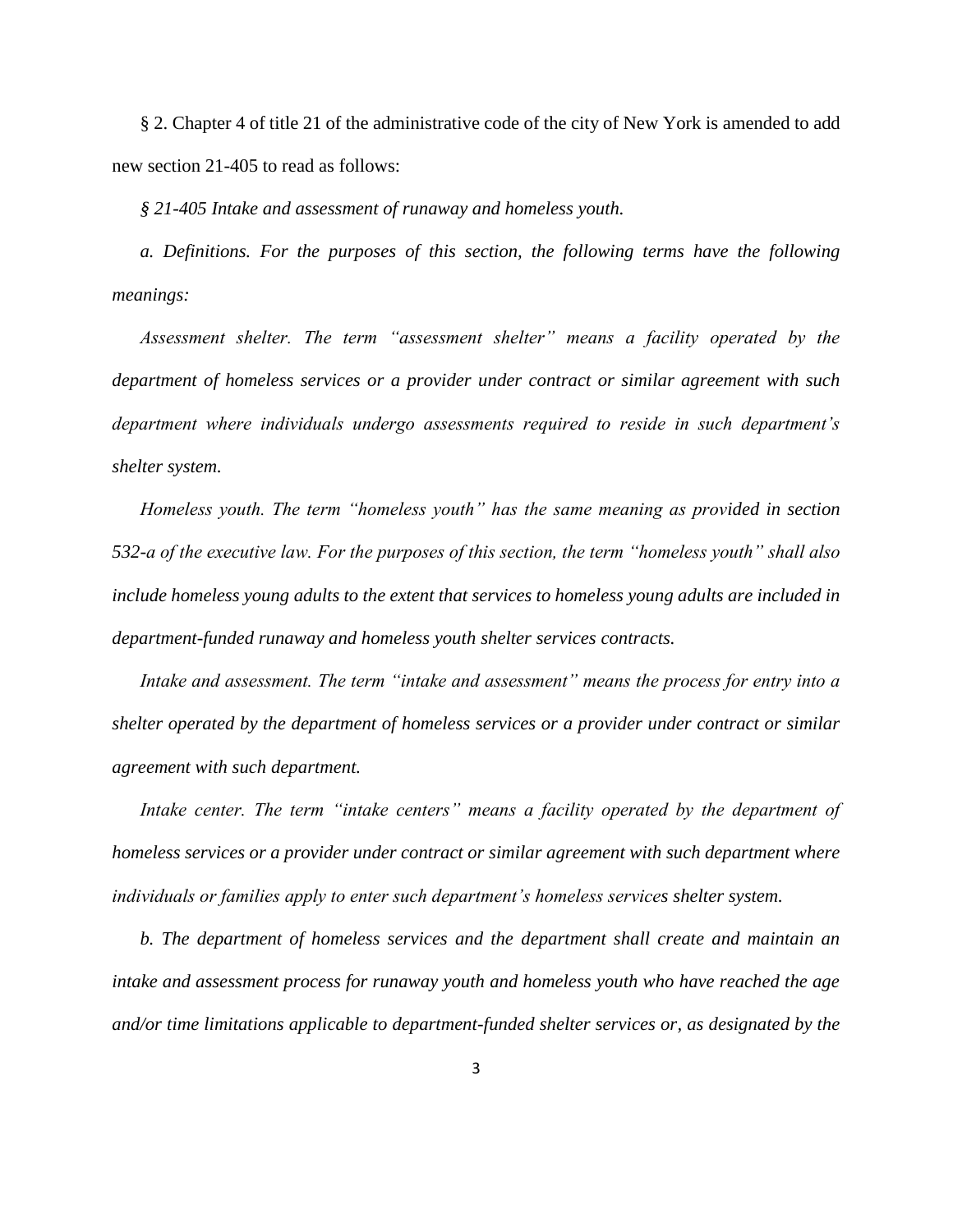*department, other runaway or homeless youth receiving shelter services, and who seek to transition from runaway and homeless youth shelter services to a department of homeless services shelter. Such process shall permit eligible runaway youth or homeless youth to bypass entry into an intake center or assessment shelter operated by the department of homeless services when the department, or an organization that receives funding from the department to provide shelter services, provides demographic and social services information for any such youth, as agreed upon between the department and the department of homeless services, in advance of such youth's presentation to the department of homeless services shelter system. Such process shall originate at a transitional independent living support program or a runaway and homeless youth crisis services program funded by the department. The intake and assessment bypass permitted pursuant to this section and any necessary information sharing between the department of homeless services and the department-funded program or the department shall only occur with the consent of such youth.* 

*c. On or before July 31, 2018, and every six months thereafter, the department shall submit a report to the mayor and the speaker of the council which includes, but need not be limited to, the following information: a description of the intake and assessment process required by subdivision b of this section; the number of runaway and homeless youth referred through such process; where such youth were referred from; whether such youth accessed services through the process; and any recommendations for changes to the process.*

§ 3. This local law takes effect immediately.